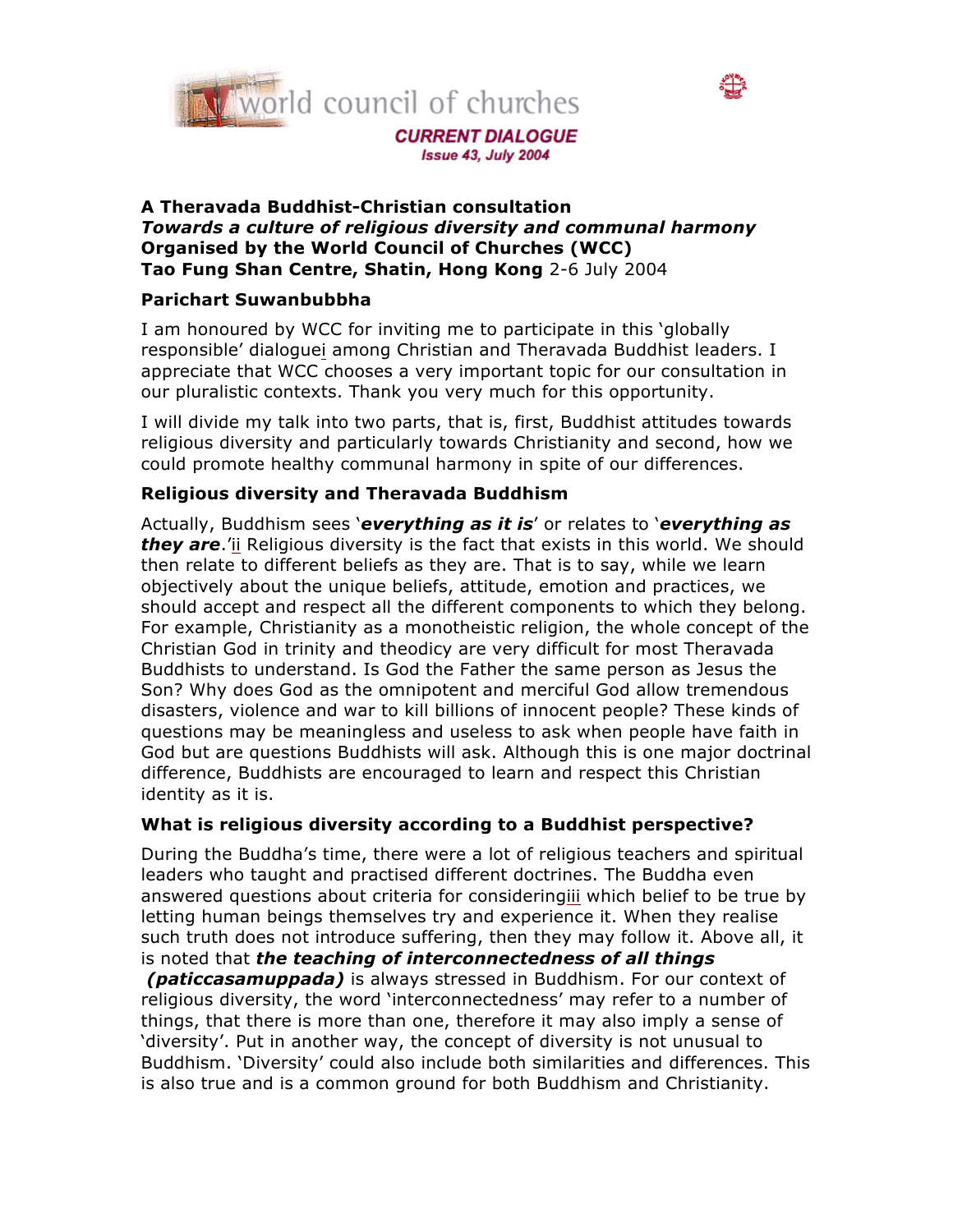Moreover, Prof. George Lindbeck mentions the interrelationships of religions in several ways such as 'complete to incomplete, different expressions of similar experiences, complementary, opposed, and authentic or inauthentic.'(Lindbeck 1984, 53) These interrelationships of religion may be considered as a characteristic of our religious diversity. It does not mean that each religion within religious diversity is covered in all above aspects. For our consultation, I would like to point to some aspects related to our Buddhist and Christian contexts and give some examples from both philosophical and everyday life to illustrate our common ground of religions. However, it is also necessary to keep in mind that we realise the different and sophisticated details of each religion.

#### **Some different expressions of similar experiences**

As a philosophical observation, one should note that both Buddhism and Christianity share the same experience of the human limitation in talking about the ultimate as being beyond any determination. We may use different expressions to describe what is our religious experience of *Nibbana* in Buddhism and what *Kingdom of God* is in Christianity. But we may try to explain them by a similar methodology such as through a religious language of paradox. That is to say, both *Nibbana* and *Kingdom of God* cover both senses of 'immanence' and 'transcendence'. What does it mean when we say 'God is personal?' What will be the understandable reasons when Buddhists say '*Nirvana* is in *Samsara* (a circle of birth, decay and death)? These two notions need to apply the formula of affirmative explanation as 'including' meaning and the negative one as 'transcending' meaning in order to understand the ultimate reality as in accordance with our limited human capability. Both Buddhism and Christianity are struggling hard to encourage people to realise the valuable possibility in applying the concept of the ultimate reality in the present time of influential modernity and secularism. Therefore it is not surprising to see the reinterpretation that '*Kingdom of God is now and not yet, which is a paradox*,' or '*Nibbana is here and now*' or all can 'taste' the truth at the present time of this life. I guess that Christianity may also have been encountering the doubts of young modern people concerning the question of the difficulty to enter the Kingdom of God as well as the time of the Kingdom of God. The same applies as Buddhists hardly expect enlightenment to be easy or reaching the state of Nibbana. Therefore another common ground for us is the effort to reinterpret and reformulate our teachings to attract the understanding and realisation of people. For example, people may experience the Kingdom now on earth when they exercise any activities with agape and love towards others. It is this unconditioned love which goes beyond all shades of differences whether racism, or sexism or any social and political status. Anyone who practices this equal concern of love is claimed to enter the Kingdom of God. Certainly, I understand that salvation in Christianity has to be derived from grace of God but through this kind of reinterpretation people may be encouraged and begin to appreciate the value of religion and then eventually to translate these good news into proper actions. Buddhists need a similar effort to understand that 'the temporary *Nibbana*' could take place whenever people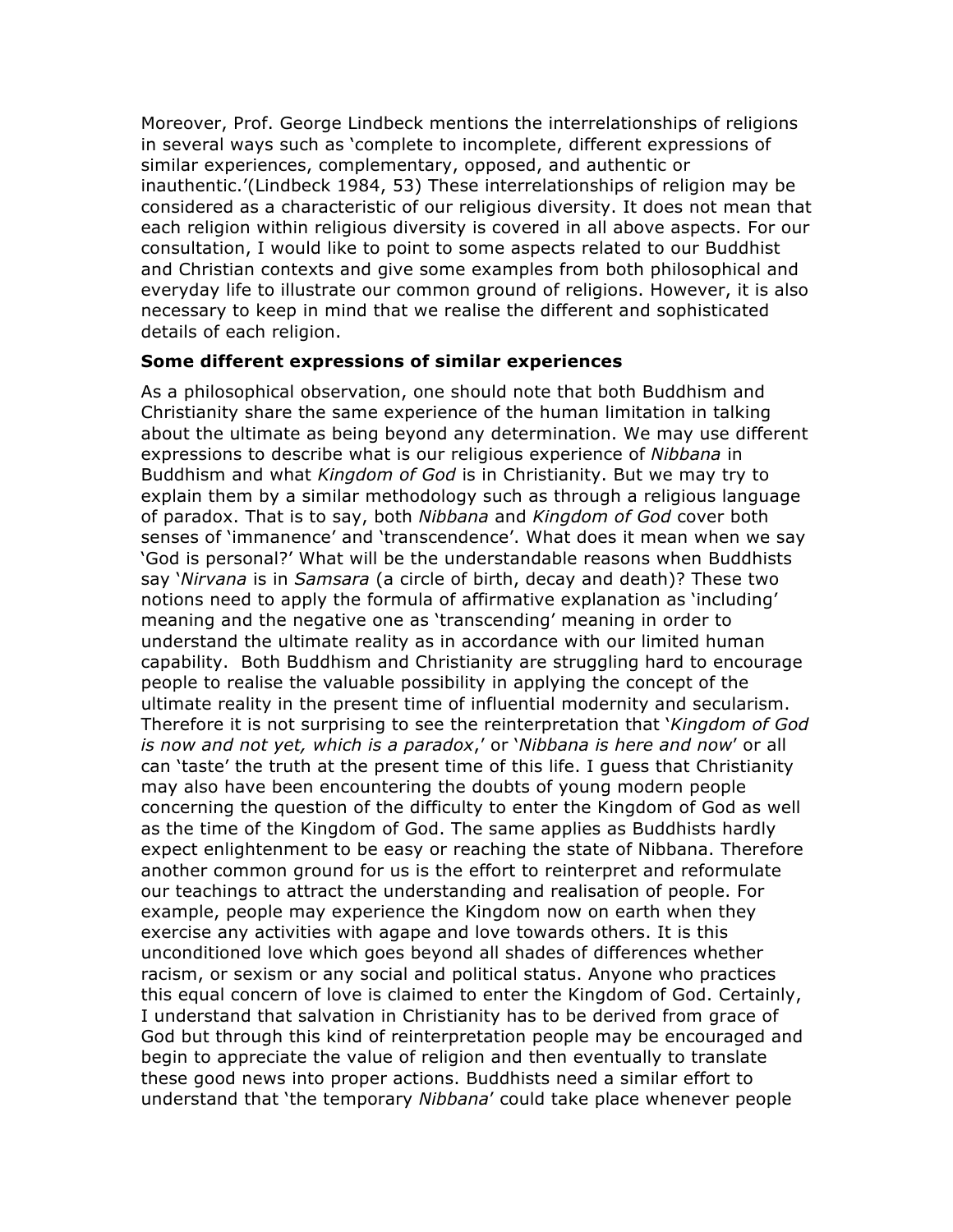are able to get rid of egoism, 'me and mine'. For instance, we can experience this temporary state of *Nibbana* after making merit when our state of mind is not worried, jealous, angry and selfish. Such state of mind should be our basic consideration to prevent any negative attitudes in our daily life.

In addition, both Buddhism and Christianity may not need to spend much time to teach what the Buddha taught or what Jesus Christ said but more emphasis should be an attempt to testify how we can apply these abstract concepts to respond to our common concerns of daily suffering such as economic crisis, political conflicts, various kinds of violence and so on.

Moreover, talking about the relationship of religions in terms of different expressions of similar experiences, *Buddhadasa Bhikkhu* a Thai Theravada Buddhist monk and great interpreter of Buddhism, reflects his understanding of religious diversity by proposing 'everyday language' or 'human language' and '*Dhamma* language' to explain the concept of 'religion'. For everyday language, the term 'religion' includes a variety of different shapes of monasteries, churches and various religious practices and we may have different names of religions such as Buddhism, Christianity, Islam and so on. But according to *Dhamma* language, any religion is 'the life of renunciation.'(From 'I' and 'mine') (Swearer n.d , 62) In Christianity, Prof. John Hick, a philosopher of religion and theologian supports that 'salvation is understood as the actual transformation of human life from self-centeredness to Reality centered-ness.' (Hick 1986, 151) This reading reminds me to think that both religious interpreters are using different expressions of similar essence to talk about the authentic role of religions as renunciation towards Reality-centered-ness whether *Nibbana* or the *Kingdom of God*. Certainly, it is true that there is the opposed position when you come closer to these two ultimate realities such as the state of no self for Nibbana, whereas the happy eternal life or self in the Kingdom of God. However, the reinterpretation of both religious philosophers of Theravada Buddhism and Christianity open enough room for us to the reassurance that other religions provide the salvation or liberation for their followers to reach the highest goal. This is what John Hick defines as 'pluralism'iv, which I consider as the best starting point to keep in mind when we go towards religious diversity.

#### **Complementary**

Furthermore, it is also necessary to emphasise that in spite of religious diversity, both Christianity and Buddhism can learn and be complementary to each other both through philosophical and experiential dialogue including the dialogue of life. That is, a lot of Christians are interested to learn about and practise insight meditation (*Vipassana*) which works remarkably well to reduce tension, stress and increase mindful action in a world of the competitive life styles. The teaching, which is behind practising *Vipassana* meditation, focuses on mindfulness in action of every moment in the present daily life. Awareness and wisdom follows upon such practice. The peaceful mind may reduce and even erase any conflicts so as not to foster any kind of violence.

Similarly, Christianity is strong in responding to the impact of globalisation. I,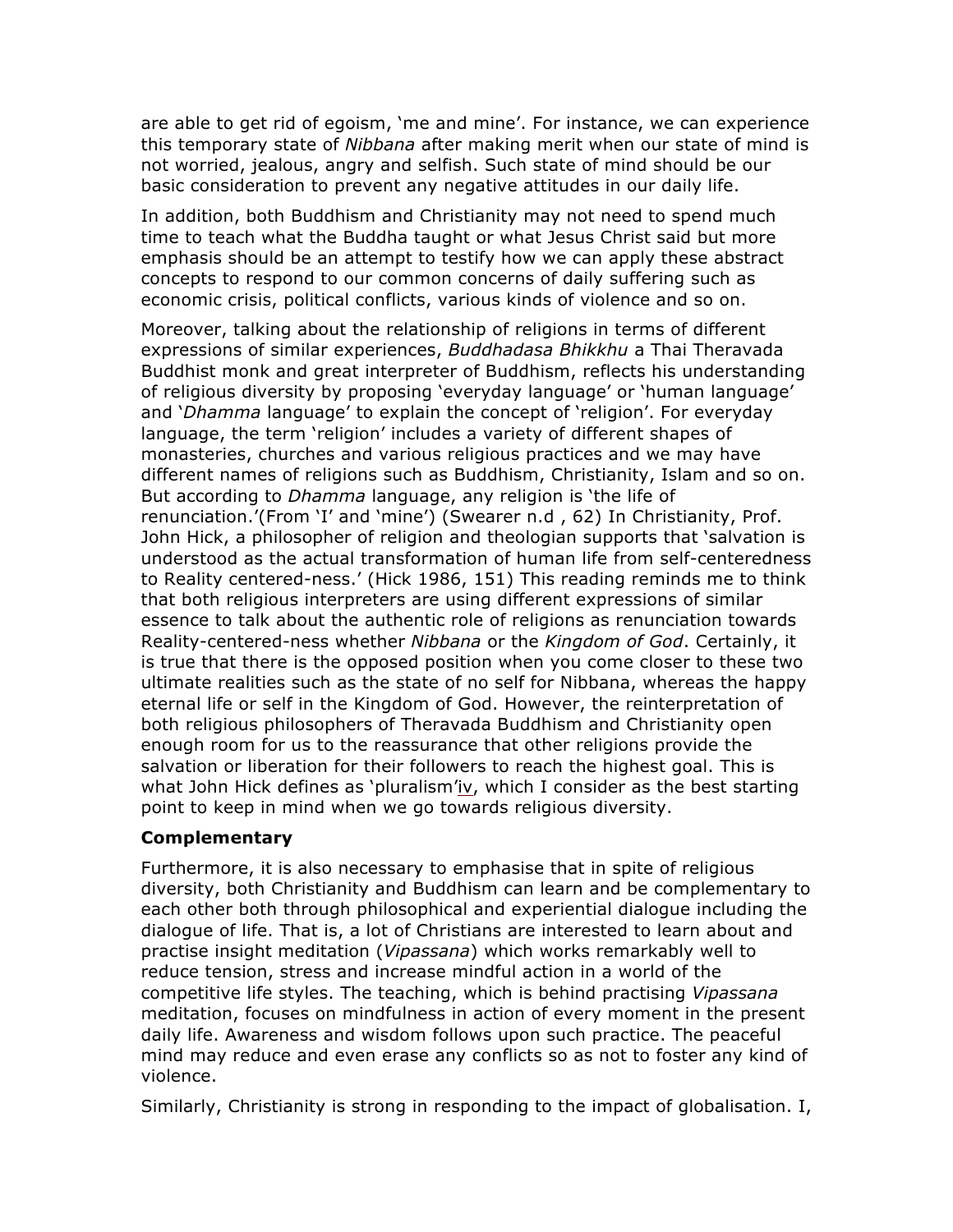myself as a Buddhist have learned a lot from the explanation of the notion in Christianity that human beings were created in the image of God. That is, it is known that one face of globalisation is a threat, which has led people's to put their emphasis on material value more than on human value. Globalisation usually goes hand in hand with the progress of technology. "When the technological mentality is dominant, people are viewed and treated like objects." (Barbour 1980, 43) The emphasis is the same for every one, whether rich or poor, Chinese or Thai, man or woman, happy or broken family; all share the same 'human dignity'. Human beings were created in the image of God, which means that the 'person-hood' of everyone is valuable and sanctified; each one processes autonomous and individual identity. Personally, the concept of the image of God, which leads to the cultivation of self-esteem and confidence in light of religious teaching, challenges me very much to search for Buddhist teachings involving aspects such as increasing human dignity and human security. This example may affirm us that exploring and learning about the religious diversity of others is likely to deepen your own traditional belief. Put in another way, the more globally religious diversity one deals with, the more locally religious identity one sharpens.

On the level of action, I will talk more when we think about the actions for communal harmony.

## **What is communal harmony?**

Theravada Buddhism focuses on people's liberation by human beings' own effort, or by work (*Kamma*) or by insight meditation. It means that human beings are put as the centre for their own spiritual journey. No one controls or makes a plan for anyone. Every thing is under the natural law or cosmic law, that is no-self, impermanence, and suffering including the law of cause and effect (*law of kamma*). Anyone who realises and regularly applies such law as guidance to his or her daily life and also avoids the root causes of evil, such as unlimited desire, hatred and delusion will certainly experience the consequences of inner harmony in his/her life. Although in Christianity God is focused as 'the ground of being,' and possesses the sovereign plan and will for people, human beings still have the freedom and responsibility for their own consequences as well. If I'm not wrong I understand that John Calvin gave a very good example to support this notion. That is, although we know that our life's destiny is in the hands of God, we still need to be mindful and take good care of our life. For example, when we cross a street, we still need to carefully watch out with open eyes. My point is that harmony and not chaos will take place when each one of us is conscious and responsible for our own actions. Although Theravada Buddhists and Christians hold a different nature of belief, harmony for life and for community needs to begin with us as well. That is, when a small unit is in good balance and in good order, the consequences will affect the communal harmony in society as the whole.

# **Religious diversity and conversion**

Significantly speaking, harmony will cover the concept of moral justice and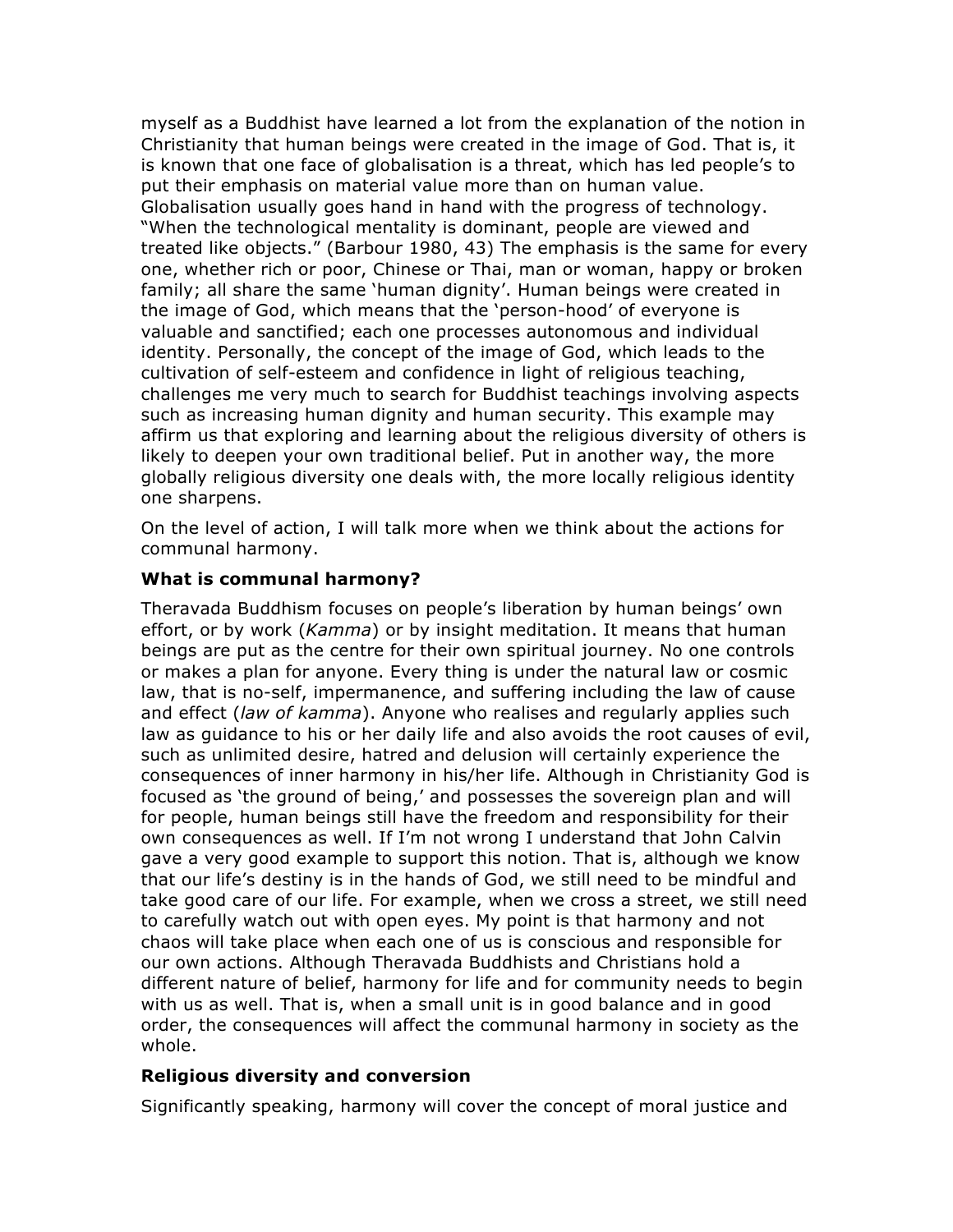peace both at ordinary and inner levels. Human beings have a duty to maintain harmony according to the ways in each tradition. Besides, in light of our religious diversity context, we need more skilful means to handle all differences. In other words, the concrete urgent issue we are encountering is the sign of tense relations between Christians and Buddhists in Asia on the issue of mission activities and conversion.

It is true that both Theravada Buddhists and Christians have their own mission to share their own faith with others. In Buddhism, the Buddha advised his monks:

Go forth, O Bhikkhus, for the good of the many,

for the happiness of the many, out of compassion

for the world, for the good, benefit, and happiness

of gods and men (people). (Vin.IV:28)

Therefore, it is not unusual to proclaim the belief of our own tradition to others. Optimistically speaking, all mission activities derive from the loving kindness and compassion to others in Buddhist terms, from the agape love to our neighbours in Christian notions. However, although one possesses the good intention (*cetana*), one needs to select the skilful means, which are never based on greed, anger and delusion (lack of enough information). This should apply to mission as well. Let me share with you the Buddha's means towards conversion. Once a man, named *Upali* expressed his desire to become a follower of the Buddha. The Buddha cautioned him by saying:

## *O householder, make a thorough investigation first. It is advisable for a distinguished man like you to make a thorough investigation.* (M.I:379)

It implies that there should be room for freedom for people to rethink, to reconsider and to decide carefully what to believe. At the same time it may refer to the sense of respect of the existence of that person's previous belief. However, sympathetic imagination and respect for hearing, seeing the different teaching and practices are required here. I think the process of inter-religious dialogue could play a great role to smooth unpleasant conversion. It is noted that first of all, we always need to make our rightful understanding about the nature and process of dialogue. For the Christian side, some people may be afraid that the process may interrupt their work and mission owing to the need of compromise. In fact, there is no need to compromise or practice 'lazy tolerance' or even losing one's own religious identity. For Buddhist awareness, some may understand that dialogue is a tool of searching for new members and conversion. Both need to learn that the real purpose of dialogue is for spiritual and inner growth, (Streng 1985, 244) between both partners in dialogue. It is the process of 'learning (about other people's belief), growing (for better attitude and co-operation) and changing' (the misunderstanding, prejudice) (Swidler 1987, 6) Change may include conversion as well but one should let it happen naturally and not purposely. In fact, both Christians and Buddhists have the same chance to convert each other in the process of dialogue. Brother Chia (Chia 2001, 181)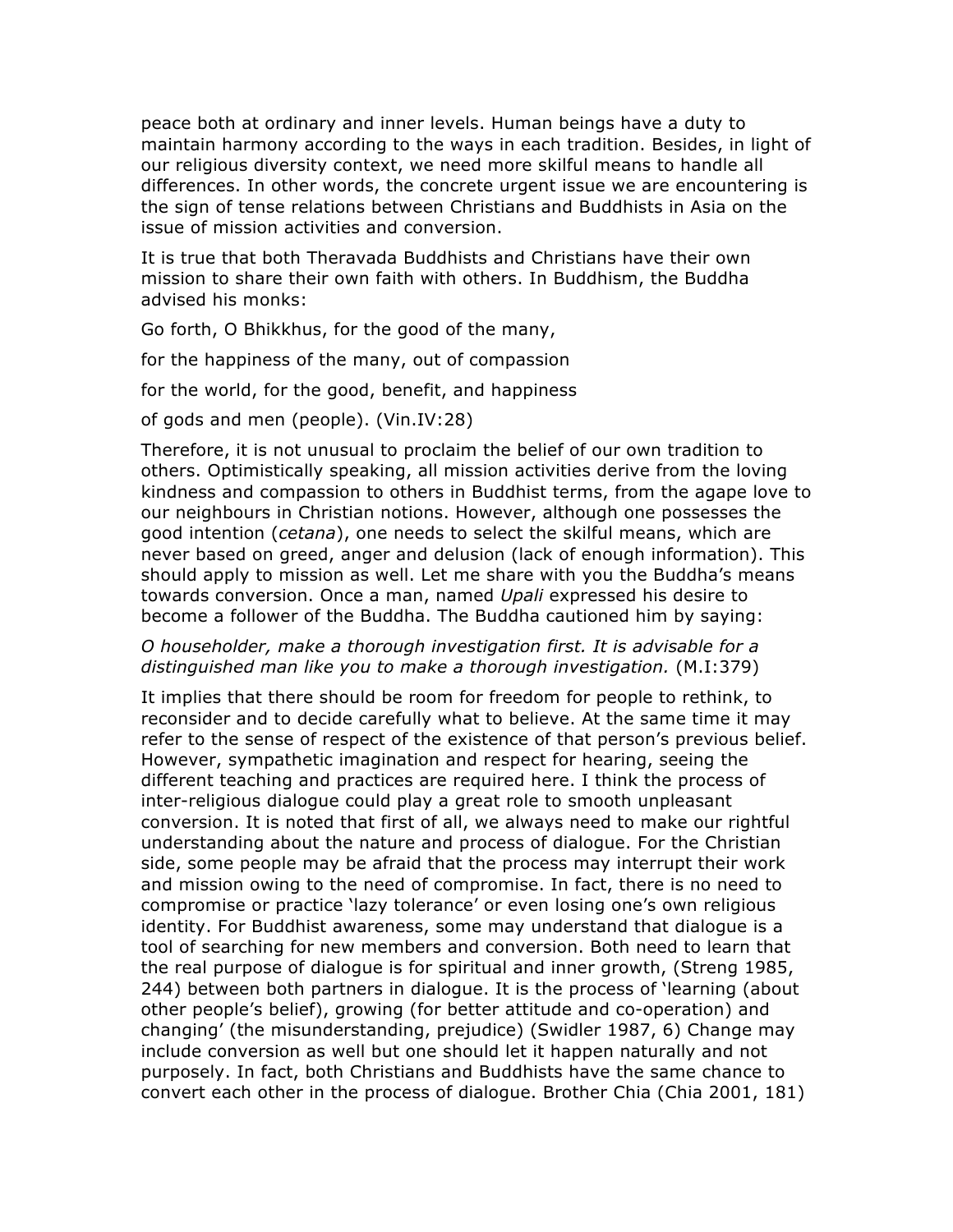calls it a 'win-win conversion' (in the sense of sharing with) not 'win-over conversion.'(in the sense of imperialism) Why should we let the concept of conversion take place *naturally* in the process of dialogue? Because both of us are using both objective (learn about information of our friends' beliefs) and subjective methods (our presupposition of the deepest value of our own belief) to share in the process. Through the subjective method, one may share one's own religious experience; if the partner appreciates any change, conversion may take place. In other words, Buddhists are as equal as Christians to persuade, make better understanding and change including conversion in the proper manner of respect and sincerity. We may realise that encountering different convictions and meeting opposition to one's own religious presupposition needs a lot of inner values and practices. But it is really challenging for us to learn and grow.

#### **Alternative possibility for religious communal harmony**

Concerning our religious communal harmony, I believe it is necessary that we learn from each other, in order to get enough information about the method of doing mission of our Christian friends. We consider that the lack of enough information could be called delusion (*moha*), which is one root cause of chaos and all miseries. For example, the method of contextualization and inculturation may be questionable for some Buddhists in Thailand.

Above all, religious and cultural diversity may sometimes be used as the effective tools for human hatred, conflicts that will lead to severe violence. Some violent incidents in Sri Lanka, Cambodia and even in the south of Thailand now, seems to further the misunderstanding of what the real religious message is about. Thus, I really agree with the heritage of *Buddhadasa Bhikkhu* that we need:

1. to realise the heart or core of one's own religion and to help others to realise the heart of their own religion, 2. to work together for mutual good understanding, and 3. to work to develop co-operation among all religions so that they can work together to drag the world out from under the tyranny of materialism. (Santikaro Bhikkhu 2001, 82)

These above teachings especially the 1st and 2nd ones support us when entering into inter-religious dialogue. The third teaching reflects the greed, which is another root cause for much suffering such as corruption, ecological crisis, including the structural violence in this world. I'm quite sure when each one of us learns about the real teaching and puts it into practice, it may not be necessary to label which religious teaching we believe; most religions share similar moral values of love, compassion and forgiveness. The two basic ethical principles of humanity have much in common: 'every human being must be treated humanly' and 'what you do not wish done to yourself, do not do to others.' The same could be said when we analyse 'a Global Ethic', which includes four imperatives of humanity: (1. have respect for all life, 2. deal honestly and fairly, 3. speak and act truthfully and 4. respect and love one another) (Kung 2003, 15). We may recognise that the content is similar to our basic moral teaching for justice such as the five precepts in Buddhism and the ten commandments in Christianity. This is the sharing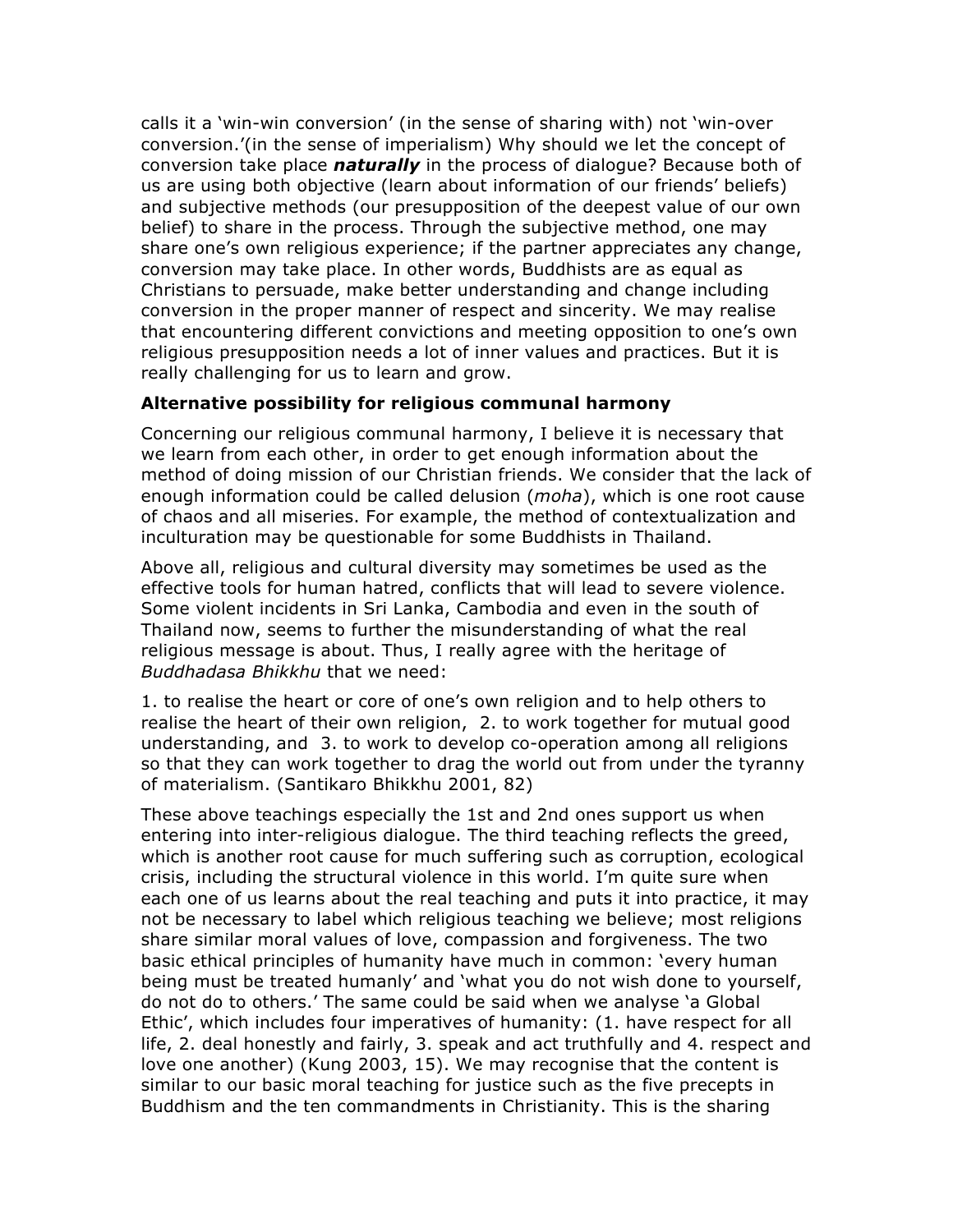richness of characteristic of religious diversity. We could therefore, Buddhists and Christians, have a close relationship as brothers and sisters and become authentic followers without in confrontation identifying ourselves as who we are. This is what Prof. Lindbeck calls a kind of interrelationships of religions as authentic to inauthentic. In other words, we should take this benefit of religious diversity and create harmonious communities through inter-religious relationship.

To repeat, it is urgent to encourage our people to learn about the correct religious teaching but it seems that there is a big problem in our process of learning. Although we know our good doctrinal teaching, some of us seldom apply it to our daily life. How can we be successful in introducing the complete process of learning which begins with receiving information reflection — value judgement— decision making—taking action and eagerness to learn more and more? We would like to search for more religious knowledge, when we realise that there is valuable teaching that can be effective in solving problems. By this proper process of learning, good teaching will bring harmony to community and the globe, not ending the process of listening to good news and great teaching leading to good action.

Moreover, it is necessary to recognise the goals and roles of engaged Buddhists in Sri Lanka, Thailand and other countries in Asia, Europe and America because this group focuses on the social problems of the world. They consider 'outer work,' involved with social issues such as social and economic injustice, human rights, poverty, ecological devastation, gender issues, including inter-religious relationship as the way to practice 'inner work' or spiritual development. In other words, service-based practice is a way of mindfulness-based practice (Christopher 2000, 8). This movement may reduce the charge for Theravada Buddhism that 'Buddhists are indifferent to the world's material problems' as well. This may also confirm that one of our common concerns should be to try to reduce our problems affected by the progress of science, economic and influential mass media in the age of globalisation by the channel of religions. The co-operation for resolving conflicts and global problems are also the appropriate dialogue of life we need today. In our countries, *Dhammayattra* (*Dhamma* walk) has been organised from time to time to send a signal to warn and solve our ecological problems. The same Dhamma walk also takes place by the monastic community in Cambodia in calling for removing the landmines to save the lives of people there. This Dhamma walk is one kind of dialogue of life and experience among Buddhist and friends from other religions as well.

Finally, what we should pay attention to in our religious diversity context is how we can bring a solution and suggestion from our consultation and dialogue to reach groups of people who have been involved with violent conflicts in the name of religion. I am still searching for satisfactory answers.

However, I am very pleased with the initiative of the WCC to invite some Christian and Theravada Buddhist leaders who have the connection and some relationship to the average followers in order to have conflict prevention before any tensions become violence. Personally, I also would like to learn